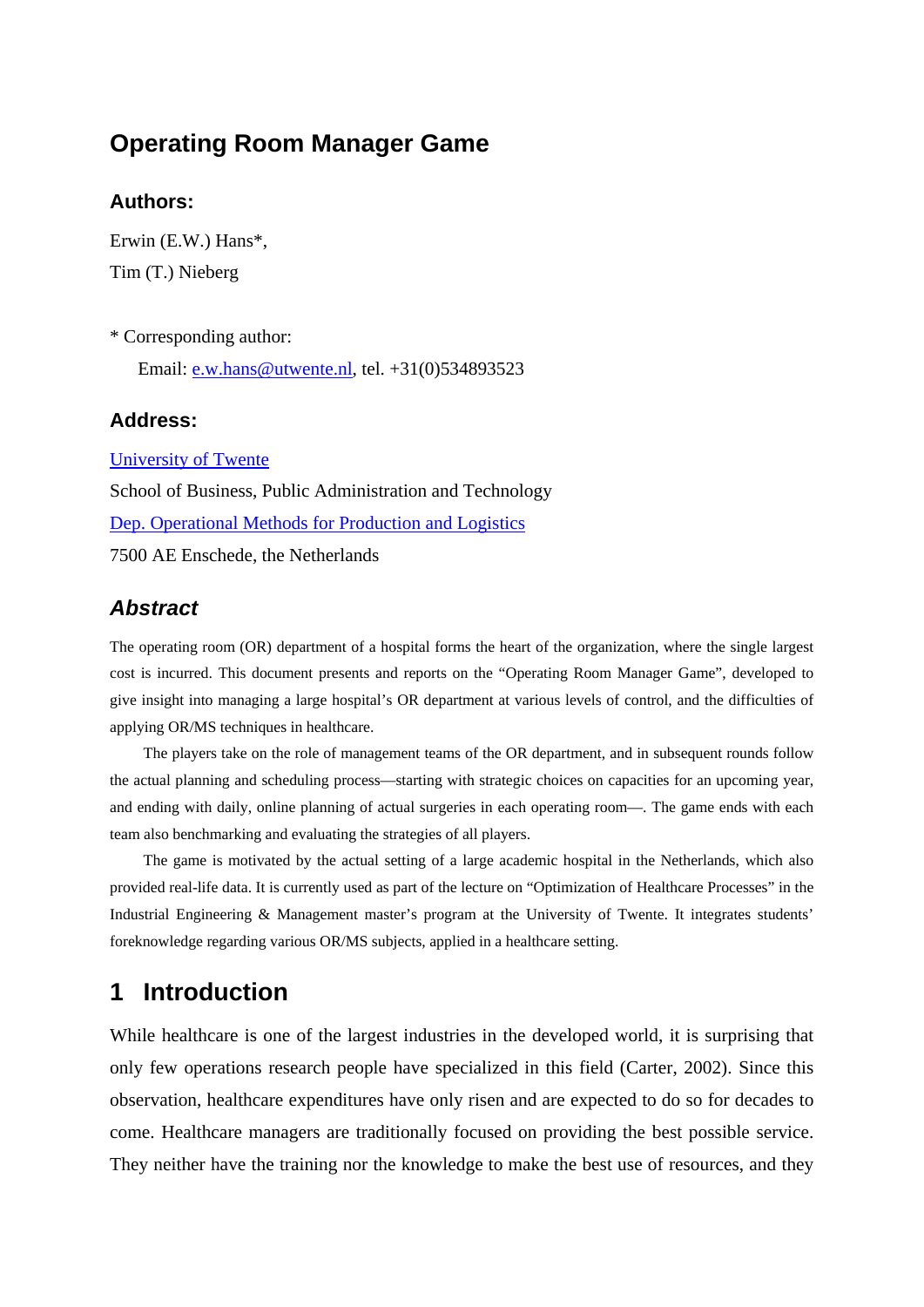do not appreciate what OR/MS has to offer (Carter, 2002). Strengthened further by the dreadful state of healthcare information systems and data, hospitals typically have a low level of efficiency.

In the Netherlands, this is no different. Due to the severe waiting list problems and an ageing population, the public has pressured Dutch hospitals to increasingly focus on optimizing their efficiency (see e.g. [Better Faster Program](http://www.snellerbeter.nl/english/), 2003). As a result, there is an increasing demand for hospital (department) managers who can redesign processes and optimize resource efficiency using techniques that have been proven successful in other industries. Such a job requires competences in many fields, such as OR/MS, logistics, healthcare policy and finance, quality management, management of technology innovation, ethics, and human resource management. Since every management decision affects the health and well-being of both individuals and communities, possible outcomes of decisions must always be carefully evaluated ([ACHE code of ethics,](http://www.ache.org/ABT_ACHE/code.cfm) 2006). As nicely illustrated by Glouberman and Mintzberg (2001), a hospital is a professional organization where multiple decision-makers have conflicting objectives. When striving for efficiency, hospital managers must not neglect other objectives like the quality of labor and especially the quality of care.

In the Netherlands, there is a lack of healthcare managers that have the combined aforementioned competences. On the one hand, traditionally, healthcare management master programs insufficiently address OR/MS techniques and logistics. On the other hand, production and logistics master programs predominantly focus on manufacturing industries and the transportation sector, and mostly ignore the public sector. In light of this background, in 2005, we designed a new course "Optimization of Healthcare Processes" for the [Industrial](http://www.bbt.utwente.nl/en/education/education-ma/iem/)  [Engineering & Management](http://www.bbt.utwente.nl/en/education/education-ma/iem/) master's program of the [University of Twente](http://www.utwente.nl/) in the Netherlands. The aim of this course is to bridge the field of "Production and Logistics Management" with "Healthcare Technology Management". Instead of addressing all possible areas of healthcare process optimization, which would hardly allow any thorough study, this course focuses on a specific case study: the operating room. This allows a more in-depth study, and an integration of foreknowledge regarding various OR/MS subjects, applied in a healthcare setting.

This paper describes the Operating Room Manager Game, which plays a central role in this course. The Operating Room (OR) department is one of the key hospital resources, as 60-70% of all hospital admissions are caused by surgical interventions. It is a highly complex environment, where multiple stakeholders act with conflicting interests. It has a high interdependency with other hospital departments, high labor and resource dependency and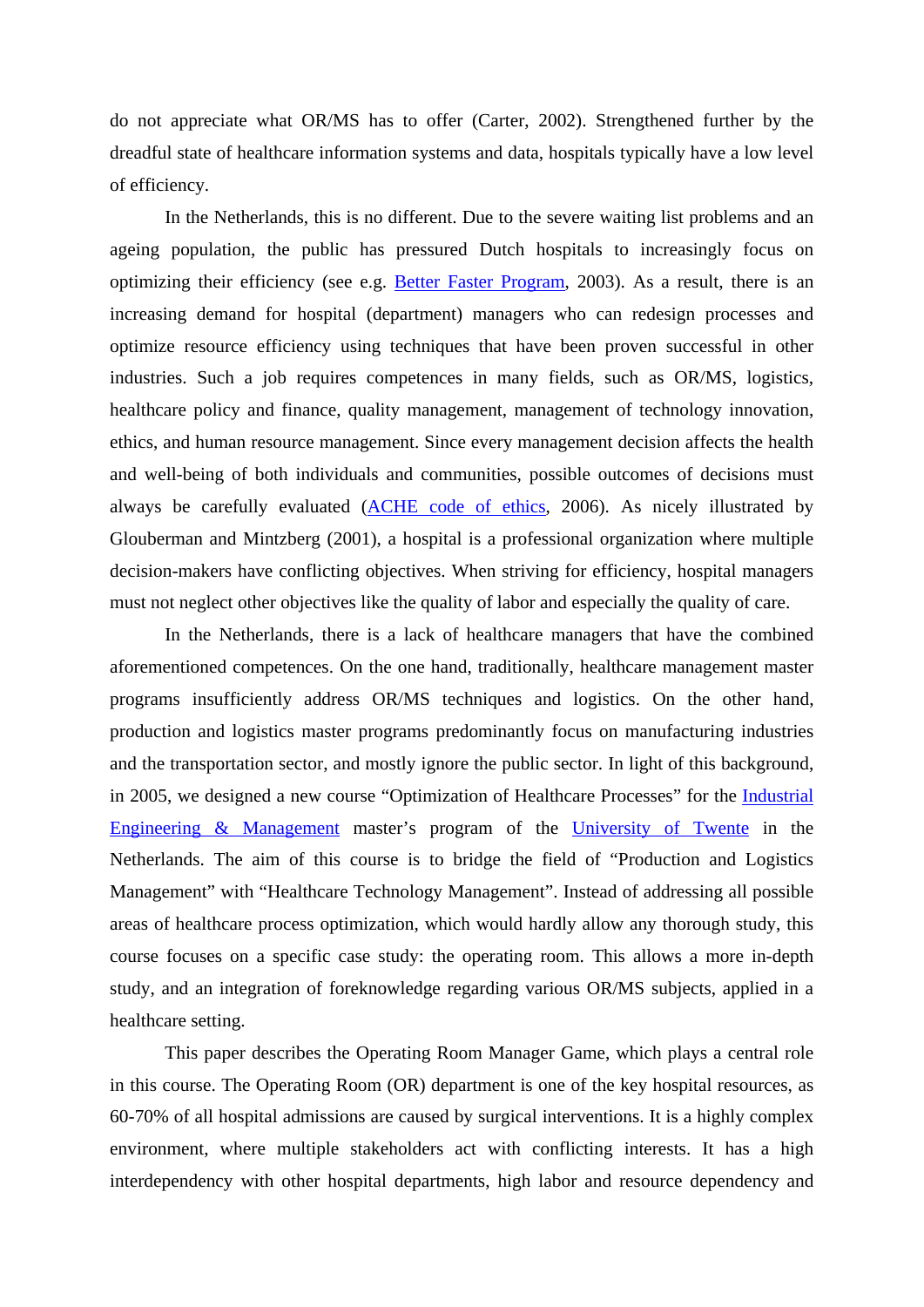<span id="page-2-0"></span>intensity. Aside from these complexities, OR managers are faced with continuous public pressure for high quality care and cost effectiveness. In other words, OR management encompasses all the aforementioned difficulties of healthcare management.

In the Operating Room Manager Game, each player—usually a small student group is the manager of a virtual operating room department. In a series of four rounds, the players get acquainted with all hierarchical levels of control, and many facets of the complexity of healthcare management. They must apply their foreknowledge concerning subjects like: planning and scheduling, financial management, simulation, organization management, combinatorial optimization, healthcare management, and quality management. Each player must try to design the "best" operating room department, regarding multiple objectives including efficiency, quality of care, and quality of labor. The winner of the game is selected by benchmarking (using Data Envelopment Analysis, DEA), combined by voting. Parallel to the exercise classes in which the game is played, in a series of lectures we address various relevant healthcare process optimization topics, case studies, and techniques. In addition, guest lecturers (a.o. an OR department manager, a clinician, a hospital staff planning software company representative, and a healthcare simulation consultant) provide useful information and ideas for the players to use in the game.

In the following, we present the Operating Room Manager Game, outlined as follows. [Section 2](#page-2-0) [gives a literature overview of hospital management games. In](#page-3-0) Sectio[n](#page-5-0) 3 [we discuss](#page-2-1)  [the target group, the objectives, and the learning aspects of the Operating Room Manager](#page-2-1)  [Game.](#page-2-1) Sectio[n](#page-16-0) [4 gives a game description, discusses the tools we use to play the game, and](#page-3-1)  [possible extensions of the game. S](#page-3-1)ectio[n](#page-16-0) 5 [discusses our past experiences with the game, and](#page-5-1)  [in](#page-5-1) Sectio[n](#page-2-1) [6 we give some conclusions.](#page-16-1) 

## <span id="page-2-1"></span>**2 Literature review: hospital management games**

Generally speaking, simulation based medical games that are used both in classroom teaching and employee training mostly focus on medical skills required for physicians (Lane *et al.*, 2001). For hospital management and planning, there are also games that specifically deal with these issues. We give a short overview of existing work in this area.

Focusing on the processes inside a hospital, "ASTERIKS" (Schwarz, 1992) is a game that deals with scheduling issues of departments. Based on simulations, the game evaluates the introduced operational routines, appointment systems, and investment choices of the players. At the beginning of the game, players are able to identify their own set of goals based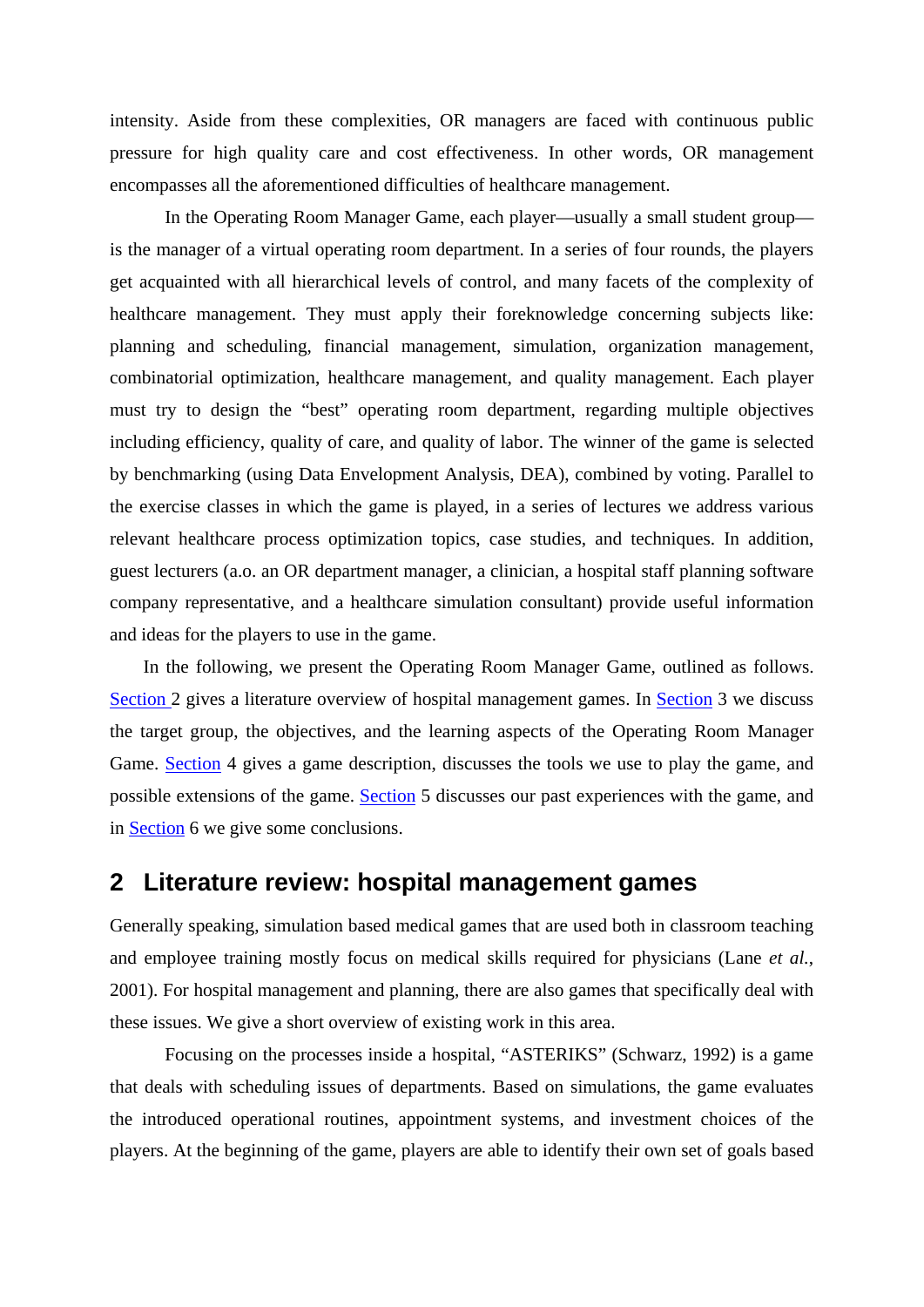<span id="page-3-0"></span>on patient and staff satisfaction, length of stay, and utilization of resources. However, this game is no longer available.

Specifically dealing with the Canadian healthcare system, the "Canadian Hospital Executive Simulation System (CHESS)" (Pink *et al.*, 1991), simulates the key management decisions of a hospital. Modeling the German healthcare reimbursement system, the game "KLIMA" evaluates managerial decisions on, e.g., production, investment, and staff planning. It has been updated to include the German DRG-based system in Schwandt (1998). In order to familiarize players with the Australian DRG system, Cromwell *et al.* (1998) simulate a hospital where the players learn how costs are influenced by case-mix decisions, and how case-mix data can be used for monitoring.

Recently, the internet-based management game "COREmain" (Rauner *et al.*, 2006; Kraus *et al.*, 2006) has been announced. Here, different hospitals in a specific region compete over a period of several periods. The main goal of the game is to illustrate the effect of different reimbursement systems and the resulting choices in capacity planning and patient admission. Players have to consider the areas of financial, resource and process management, also with respect to their competition.

Finally, we also mention the commercial single-player strategy games like Theme [Hospital](http://en.wikipedia.org/wiki/Theme_Hospital) and [Hospital Tycoon,](http://en.wikipedia.org/wiki/Hospital_Tycoon) which both revolve around hospital management in a real-time simulation setting. Although they familiarize the player with many hospital management aspects, these games are focused rather on entertainment than education.

## <span id="page-3-1"></span>**3 Objectives of the game**

[Section](#page-3-0) [3.1](#page-3-2) discusses the learning aspects of the Operating Room Manager Game, and [Section](#page-4-0) [3.2](#page-4-1) discusses the target group for the game.

#### <span id="page-3-2"></span>*3.1 Learning aspects*

As discussed in the introduction, this game was designed for the course "Optimization of Healthcare Processes" for the [Industrial Engineering & Management](http://www.bbt.utwente.nl/en/education/education-ma/iem/) graduate program at the [University of Twente](http://www.utwente.nl/) in the Netherlands. As this course is at the end of the program (just before the graduation project), in previous courses the students have been familiarized with typical OR/MS subjects like: combinatorial optimization, queuing theory, simulation, advanced planning and scheduling, transportation and supply chain management, warehousing, purchasing, organization management, production and logistics management, and financial management. Perhaps the most important learning aspect of the Operating Room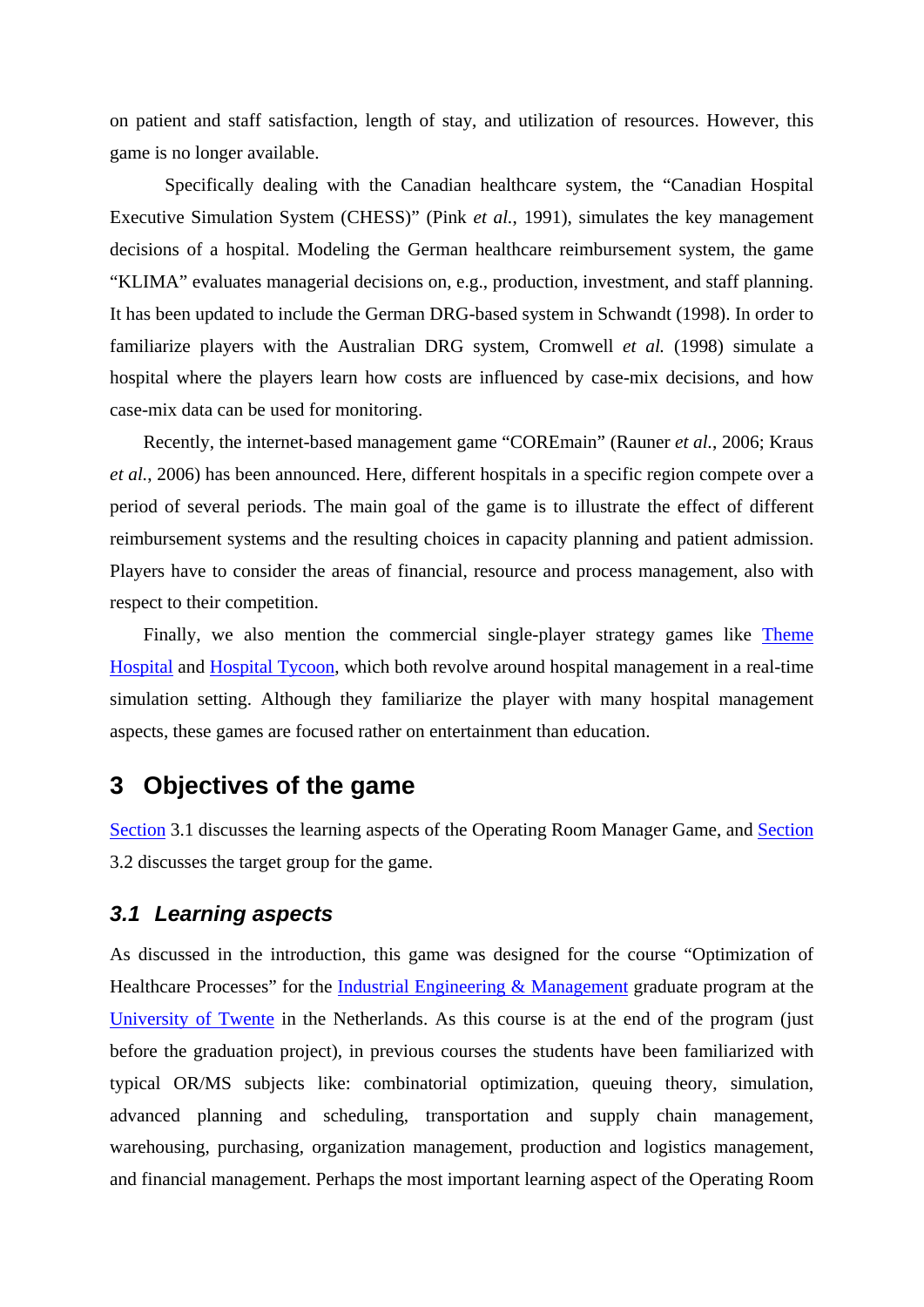<span id="page-4-0"></span>Manager Game is the *joint application of earlier learned OR/MS techniques* in a specific indepth case study, which deals with *typical healthcare management issues*. These include techniques like: financial management, planning, offline and online scheduling, simulation, and benchmarking / performance analysis.

 The players apply these techniques for decision making at multiple levels of planning and control. As a result, they learn the operational consequences of strategic decisions taken earlier. In particular, in Round 1, the players must make several strategic decisions concerning the size of the department (i.e., the number of inpatient/outpatient/emergency rooms and their staffing), and tactical decisions concerning the allocation of capacity to specialties. Given the chosen configuration of the operating room department, in Round 2 (operational decision making), elective patients must be scheduled in these rooms for the upcoming planning period keeping in mind uncertainties that may arise. In Round 3 (online operational decision making), the entire operating room department and the schedule from the previous round are simulated, and all uncertainties materialize such as emergencies and no-shows. Here, the effects of the strategic decisions made in Round 1 are felt the most, and the players experience the effect of uncertainty. The performance of the designed system is evaluated in Round 4, in which all players are benchmarked against each other using DEA techniques. The players thus learn from each others practices, successes and failures, as is the idea of benchmarking.

 Another key learning aspect is that players must base their decisions on many criteria, not all of which are quantifiable. Also, typical for healthcare, there are multiple performance criteria to focus on, and some of these are conflicting. Many performance measures like the number of cancelled patients, average overtime per operating room, and utilization are easily measured. However, quality of work and equity aspects are much harder to quantify.

During the lecture we invite a number of guest lecturers who are involved in healthcare management and process optimization in healthcare. These include: an operating room department manager, a clinician, a representative of a company that develops hospital staff planning software, the project coordinator of the [Dutch operating room benchmarking project](http://www.benchmarking-ok.nl/), and a healthcare simulation consultant. They provide useful information and ideas for the players to use in the game, and an overview of current trends and developments.

#### <span id="page-4-1"></span>*3.2 Target Group*

The Operating Room Manager Game is targeted for students of Industrial Engineering & Management, Applied Mathematics, Production, Logistics & Operations Management, and Health Care (Technology) Management. In the form we have played the game, knowledge of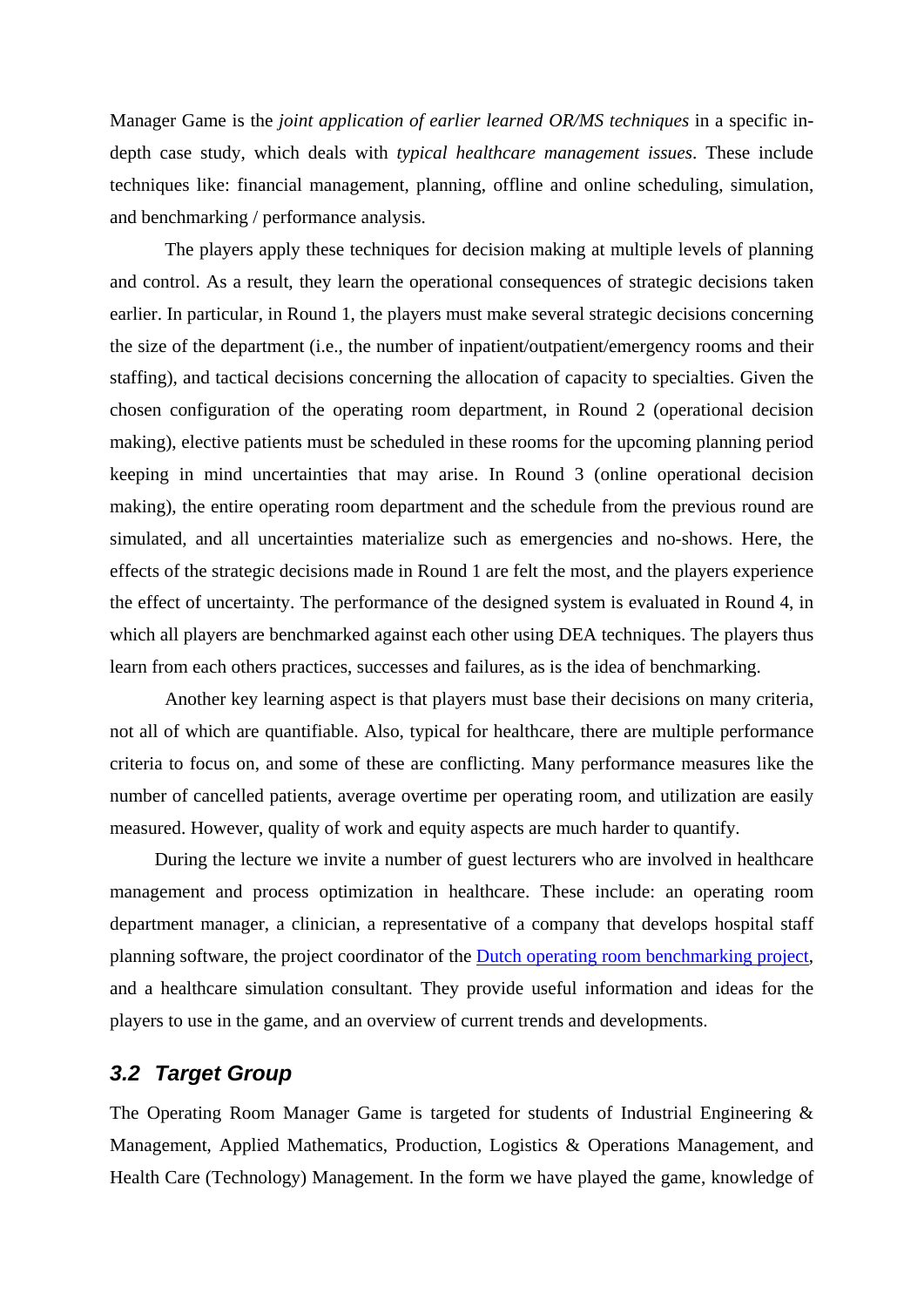<span id="page-5-0"></span>simulation software and basic programming skills is required. However, if a ready-to-use simulation model would be supplied, in which the game choices could be made and analyzed immediately without any programming, the game could also be played by healthcare practitioners who do not have these programming skills. This is subject of further work.

## <span id="page-5-1"></span>**4 Game description**

In the hospital's operating room (OR) department, at most 25 operating rooms can be staffed and prepared to accommodate patients and perform surgery. During the game, the players have to organize the OR department, i.e. staff a number of ORs, and accommodate patients.

### *4.1 Rounds of the game*



**Figure 1: Capacity planning and control in hospitals and the Operating Room Manager Game.** 

<span id="page-5-2"></span>The OR-management issues are introduced step-by-step in four assignments that correspond to the four rounds of the game and that closely map planning and control in reality (see [Figure](#page-5-2)  [1\)](#page-5-2). In Round 1, strategic and tactical management choices are made concerning respectively system characteristics and capacity allocations, and a set of evaluation criteria are selected and motivated. These management choices include, e.g., the actual number of staffed operating rooms, their division over the specialties, and the possible separation of dedicated inpatient, outpatient and emergency rooms. The choices made form the input for Round 2, where a scheduling strategy of assigning the elective patients to the ORs is to be developed. The resulting schedule, a list of patients per OR per day for a planning period of 52 weeks, is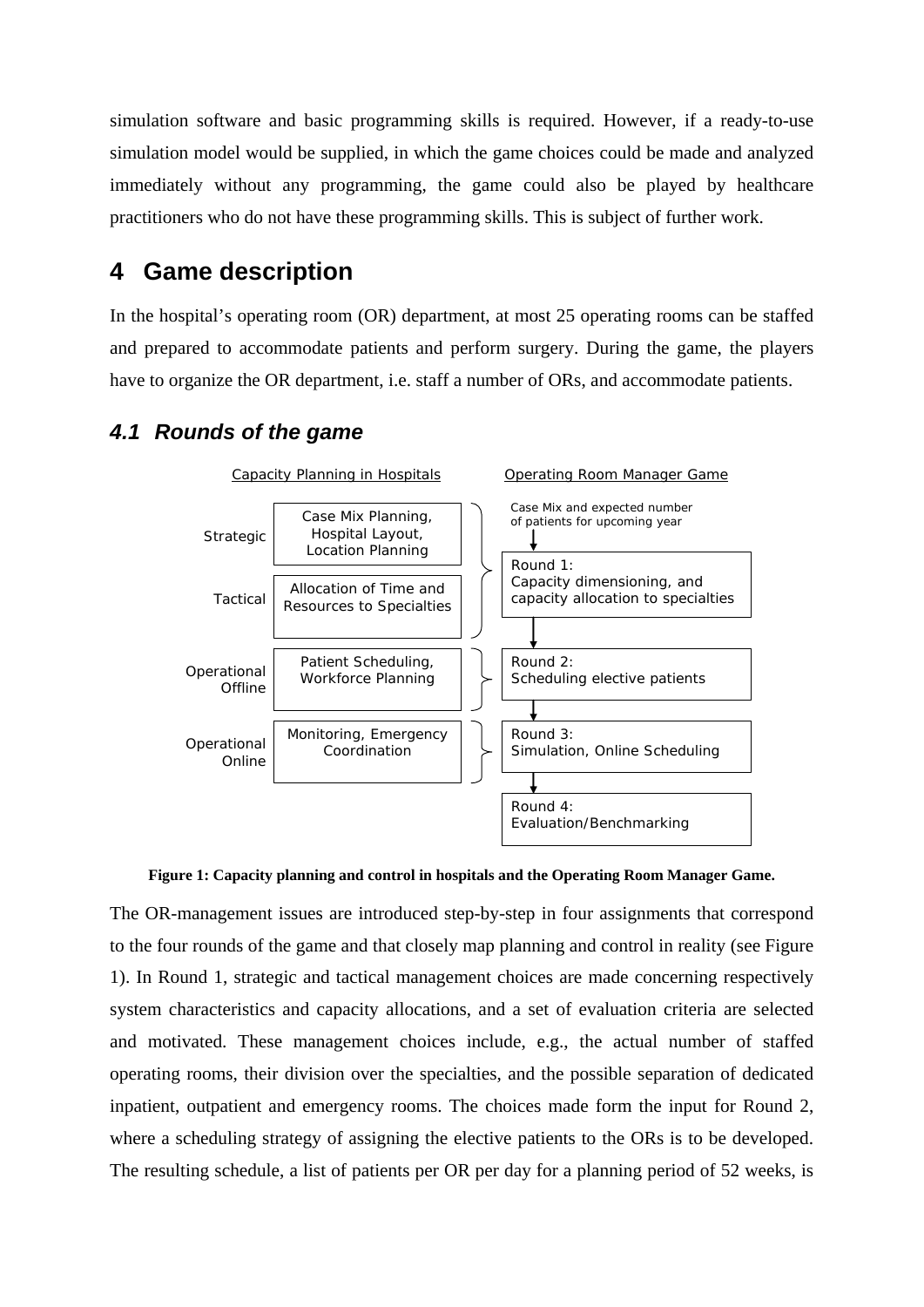used for Round 3, which deals with the operational level. Here, a simulation study is used to evaluate the performance of the OR-department. During the simulation all uncertainty materializes, e.g. regarding surgery durations, no-shows and emergency patients. Like daycoordinators in the OR department, the players must implement online scheduling rules to deal with these uncertainties. As input for the next round, a number of performance measures are calculated, such as cancelled patients, overtime, and utilization. In Round 4, the winner of the game is determined by the players. The system characteristics and performance of each player is handed out to all groups. Using this information, each group has to determine the best OR-manager based on their own set of performance criteria chosen in Round 1. To support this analysis, we shall use the benchmarking technique Data Envelopment Analysis (DEA).

We now continue to present each round in more detail, and also give the specific assignments of these. We provide some background information on how each round finishes from the point of view of the players, and the game manager. We would like to point out that once a round has finished, a player may not come back to the decisions taken and change these. The reason for this lies in the fact that we would like the players to think about their choices, and motivate them beforehand. In addition, this approach leads to a variety of OR department configurations and planning ideas, of which a comparison is of interest even from a scientific point of view.

#### *4.1.1 Round 1: Strategic Management Decisions*

At the start of the game, the players are told about the outcome of the meeting between the hospital board and the health insurers. An agreement for the upcoming year concerning the case mix to be performed at the hospital and the expected number of elective patients is presented. In total, there are 17,000 patients to be treated, divided over the 10 specialties as given in [Table 1](#page-7-0).

| Specialty                | Relative part of total<br><i>patient volume</i> |
|--------------------------|-------------------------------------------------|
| 1. General surgery       | 0.181                                           |
| 2. Gynecological surgery | 0.094                                           |
| 3. Oral surgery          | 0.073                                           |
| 4. ENT surgery           | 0.155                                           |
| 5. Pulmonary surgery     | 0.018                                           |
| 6. Neurosurgery          | 0.056                                           |
| 7. Eye surgery           | 0.115                                           |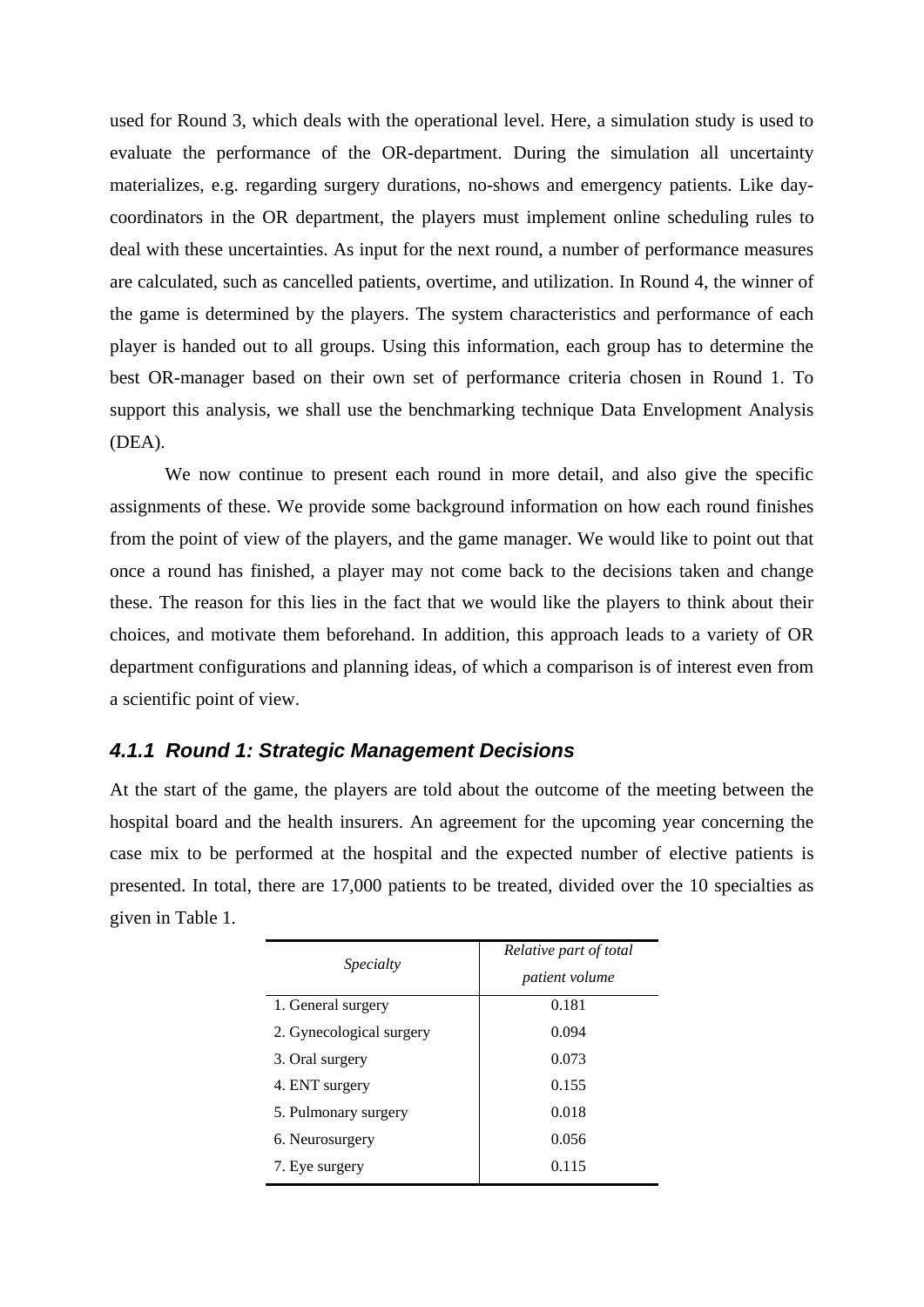| 8. Orthopedic surgery  | 0.088 |
|------------------------|-------|
| 9. Plastic surgery     | 0.109 |
| 10. Urological surgery | 0.111 |
| Total                  | 1.000 |

**Table 1: Division of patients over the specialties** 

<span id="page-7-0"></span>Furthermore, a detailed list of surgery characteristics is given for each specialty. Actual surgeries are divided into categories, and for each category, relative frequency, expected duration, and standard deviation are given (see [Table 4](#page-18-1) in the [Appendix\)](#page-18-0). Additionally, there is a distinction between inpatients that stay for at least one night in the hospital and outpatients that can leave the same day. Of the outpatient group, approximately 10% do not show up on the planned day of surgery. Of the inpatient surgeries, approximately 5% have to be cancelled, e.g. due to insufficient capacity at the wards or in the ICU, or that are medically unfit for surgery. These values cannot be influenced by the players.

Of course, these data can only represent the elective patients which allow for some advanced planning based on the presented aggregates. Emergency patients on the other hand cannot be planned beforehand. They may arrive at any point in time, and have to be helped as soon as possible. Nevertheless, capacity for these types of surgeries should be taken into account. Based on historical data, some average numbers of emergency surgeries are also given in [Figure 2](#page-7-1), together with their average duration in [Figure 3.](#page-8-0)



<span id="page-7-1"></span>**Figure 2: The average number of emergency surgeries during the day (including 95% confidence interval of the mean).**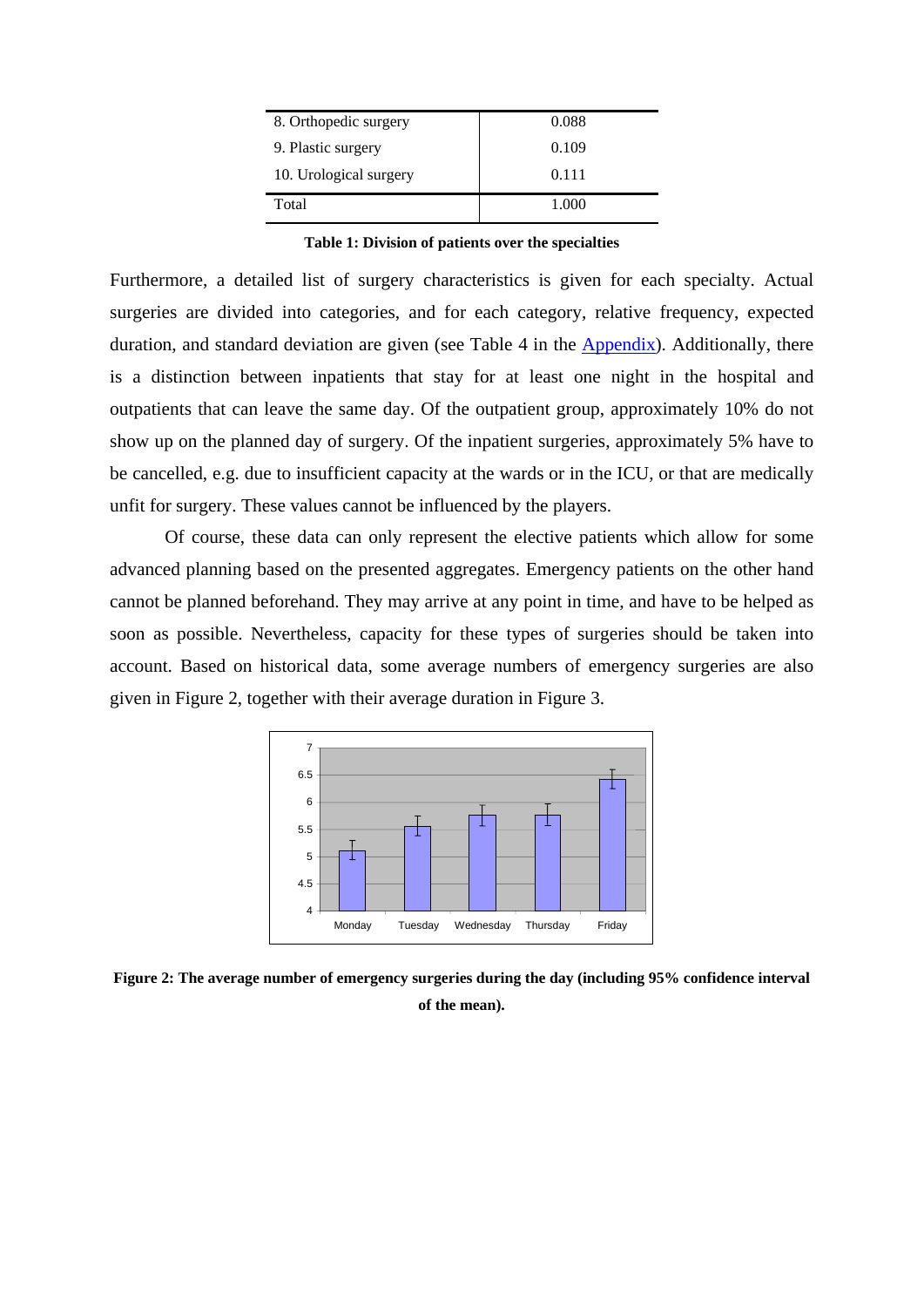

<span id="page-8-0"></span>**Figure 3: The average duration of an emergency surgery during the day in minutes (including the 95% confidence interval of the mean).** 

At the hospital, up to 25 rooms can be staffed and prepared to perform surgeries in. During a surgery several professionals are present in an OR. We distinguish five different types of professionals: surgeons, anesthetists, anesthesia assistants, surgery assistants, and holding staff. The surgeons are employed by the respective specialties, and thus do not have to be accounted for by the OR department. However, in each specialty, there are only a limited number of specialists available during the week, see [Table 2](#page-8-1).

| Specialty                | Number of available surgeons |
|--------------------------|------------------------------|
| 1. General surgery       | 6                            |
| 2. Gynecological surgery | 3                            |
| 3. Oral surgery          | 3                            |
| 4. ENT surgery           | 4                            |
| 5. Pulmonary surgery     |                              |
| 6. Neurosurgery          | 4                            |
| 7. Eye surgery           | 3                            |
| 8. Orthopedic surgery    | 4                            |
| 9. Plastic surgery       | 4                            |
| 10. Urological surgery   |                              |

<span id="page-8-1"></span>Anesthetists, anesthesia and surgery assistants are members of the OR department as they are used for surgeries of any surgeon and specialty. Of course there are personnel and fixed costs involved in the decision to open an OR; these are given in [Table 3](#page-9-0). Here, the actual OR costs include staffing with holding staff.

| Subject                | Annual cost $(\epsilon)$ |
|------------------------|--------------------------|
| 1 anesthesia assistant | 60,000                   |
| 1 anesthetist          | 170,000                  |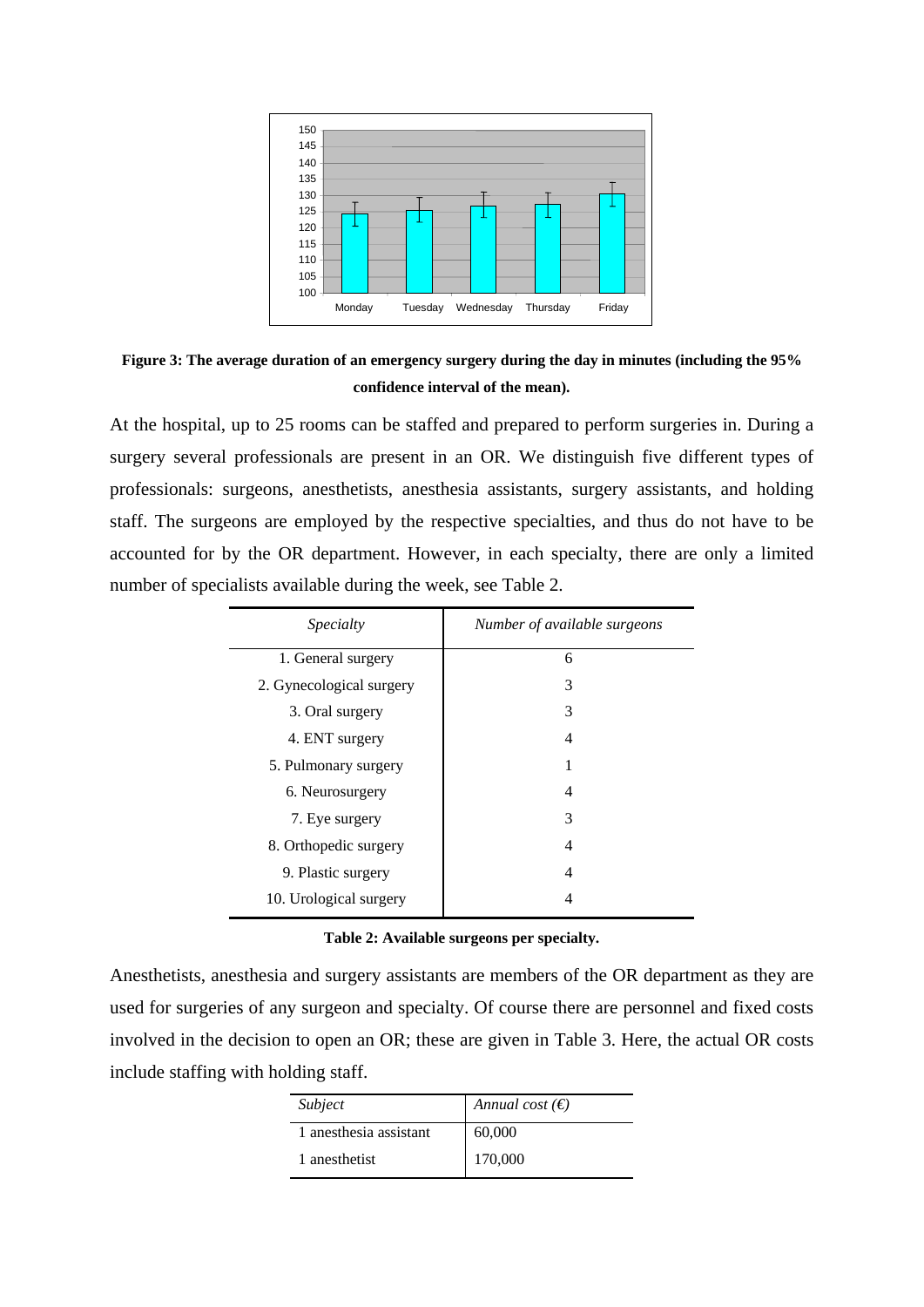| 1 surgery assistant      | 60,000  |
|--------------------------|---------|
| 1 generic inpatient OR   | 500,000 |
| 1 dedicated inpatient OR | 400,000 |
| 1 emergency OR           | 400,000 |
| 1 outpatient OR          | 350,000 |

**Table 3: Fixed annual personnel and OR costs** 

<span id="page-9-0"></span>As can be seen, there is a distinction between ORs used for inpatient, outpatient, and emergency surgeries. As we shall explain below, inpatient ORs can be dedicated or generic. A dedicated inpatient OR can be used by one specialty during a day, a generic inpatient OR can be used by all specialties throughout the day. As a result, a generic inpatient OR is more expensive. While a generic/dedicated inpatient OR can also be used to perform outpatient and emergency surgeries as well, the latter two types are dedicated to these types of surgeries. In terms of staffing, an inpatient OR requires at least 0.5 anesthetists (i.e. 1 anesthetist per 2 ORs), 2.4 surgery assistants, and 1.1 anesthesia assistants. For an emergency OR, the same requirements must be met. An outpatient OR needs at least 0.25 anesthetists, 1 surgery, and 1 anesthesia assistant. Sharing personnel between different types of rooms is not allowed.

Each operating room opens for 450 regular minutes per day, Monday to Friday. Overtime is costly and restricted by collective labor agreements. However, due to the variability in surgery times, it cannot be avoided. To avoid overtime and patient cancellations, the players have to abide by the hospital board decision which poses a bound on the probability of overtime. All surgeries have to be completed within regular time with a probability of at least 69%. A surgery is cancelled on site if more than 20% of the expected duration is in overtime. To avoid this, and to deal with variations in surgery durations, hospital management demands that sufficient slack (reserved time) is planned in each OR. Assuming for simplicity that the total planned surgery duration is normally distributed, to obtain a probability of 69% that surgeries are completed within regular time, the planned slack must be at least 0.5 times the standard deviation of the total planned surgery duration.

In addition to the strategic choices concerning the number of operating rooms to be opened, their staffing and possible division into inpatient / outpatient / emergency rooms, each player has to make a tactical choice regarding the allocation of the inpatient OR capacity to the specialties. While outpatient ORs can always be used by any specialty (i.e. they are generic ORs), inpatient ORs may either be dedicated to a specialty, or made generic (i.e. such that all specialties may use this OR every day of the week). Dedicated inpatient ORs may be given to a different specialty on any day of the week which reduces the costs by  $\epsilon$  20,000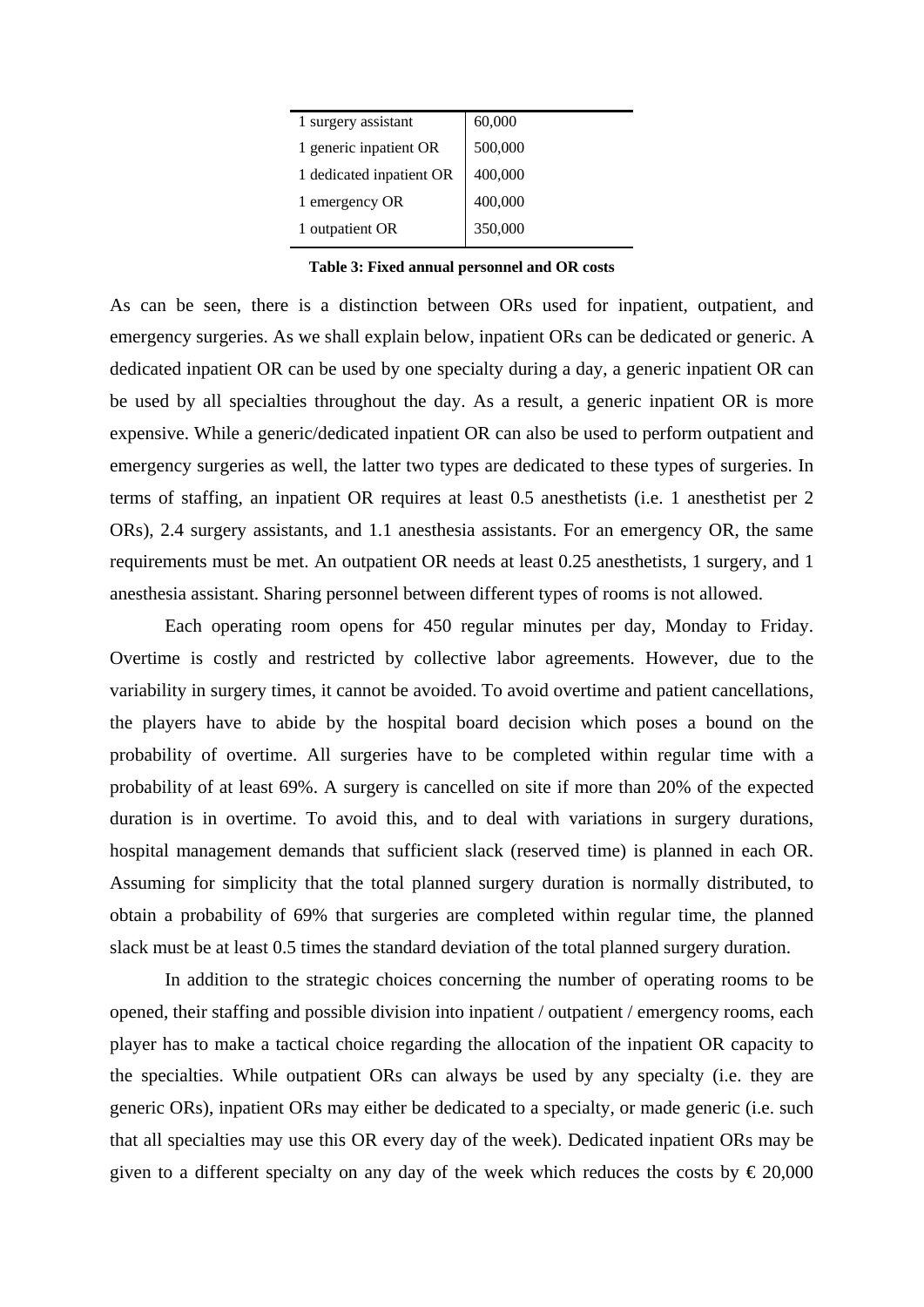annually, however, every week must be the same. The advantage of a dedicated OR is that surgeons will usually work in only one OR. As a result, if a surgery's duration is longer than expected and the surgeon must perform another surgery afterwards, this will not lead to waiting time/unused capacity in another OR. Also, the scheduling of elective patients becomes easier. The advantage of generic ORs is that this provides more planning flexibility.

Summarizing, the first round ends with the players having made motivated strategic decisions on the number of operating rooms to be opened, their staffing and possible division into inpatient, outpatient, and emergency rooms. In addition, the players have made tactical decisions regarding the allocation of inpatient OR capacity to specialties.

#### **4.1.2** *Round 2: Operational Scheduling*

Based on the strategic and tactical capacity decisions of the previous round, which are now considered fixed and may not be changed, operational control and offline planning is the focus of this round: the players have to assign and schedule the elective patients in the operating rooms on the particular days.

As input for this round, the players are presented a list of roughly 17,000 elective patients, including all characteristics needed for scheduling them. In particular, for each patient, a unique identifier, the week in which he is to be operated, and the surgery type (including expected length, duration standard deviation, in-/outpatient information, and specialty) are given. The players have to design, describe, and implement two algorithms for the offline planning process: a constructive heuristic that assigns the patients to a specific OR/day combination and a local search method that can be used to improve an existing solution. The optimization criteria have to be determined (and motivated) by the players. At this stage of the planning process, the sequence of patients in each OR is of less importance, this is resolved by the online scheduling of Round 3. However, choices like dedicated outpatient operating rooms and surgeon availability cannot be neglected.

A tool for the construction of the algorithms is given to the players. The focus of this round is not on implementation, but on the approach and its motivation. To this end, a programming framework has been developed using Delphi in which data structures and several supporting procedures are already present. In this framework, the decisions of Round 1 are included, and the algorithms can be tested, and solutions can be verified and analyzed (see screenshot in [Figure 4\)](#page-11-0). The program also provides an OR schedule Gantt-chart component, which can be used to visually inspect solutions. Basically, there exists a complete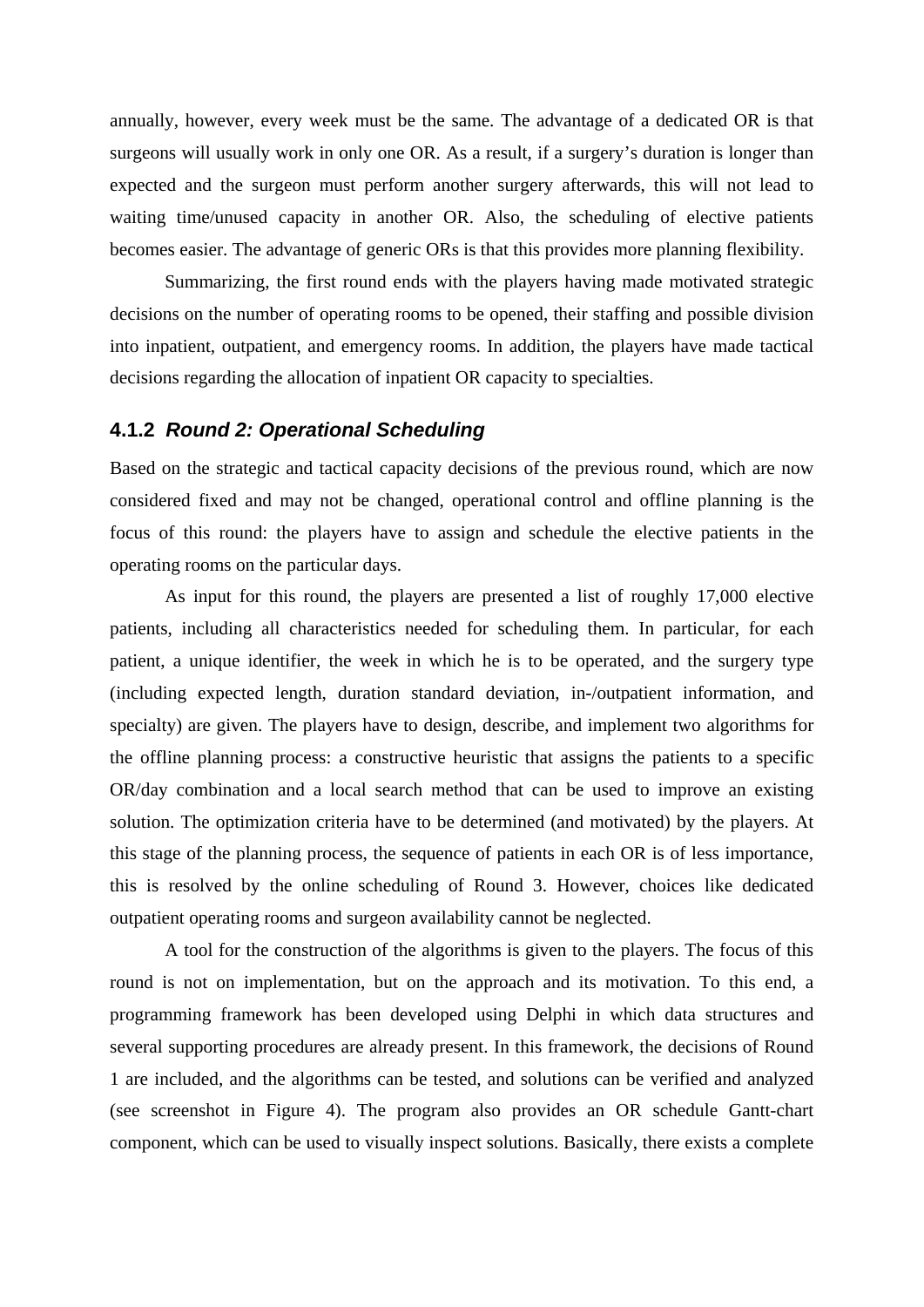planning tool which only lacks the implementation of the actual optimization that is required by this round's assignment.

| <b>7</b> Robust Surgery Loading                                                      |                                                   |           | $\Box$ D $\times$ |  |  |  |  |  |
|--------------------------------------------------------------------------------------|---------------------------------------------------|-----------|-------------------|--|--|--|--|--|
| Generate schedule   OR division   Gantt chart                                        |                                                   |           |                   |  |  |  |  |  |
| Select which type of patients you are scheduling:<br>Inpatient patients<br>Œ         |                                                   | Messages: | Clear memo        |  |  |  |  |  |
| Outpatient patients<br>O                                                             |                                                   |           |                   |  |  |  |  |  |
| All patients (inpatient and outpatient)<br>O                                         |                                                   |           |                   |  |  |  |  |  |
| Read Inpatient patients                                                              | File:                                             |           |                   |  |  |  |  |  |
| Generate schedule                                                                    |                                                   |           |                   |  |  |  |  |  |
| Verify solution                                                                      |                                                   |           |                   |  |  |  |  |  |
| Save solution                                                                        | File:                                             |           |                   |  |  |  |  |  |
| Restart                                                                              |                                                   |           |                   |  |  |  |  |  |
|                                                                                      | Copy ScheduleALL.txt to ScheduleForSimulation.txt |           |                   |  |  |  |  |  |
| Copy ScheduleINPATIENTS.txt and ScheduleOUTPATIENTS.txt to ScheduleForSimulation.txt |                                                   |           |                   |  |  |  |  |  |

**Figure 4: Example Delphi program window for Round 2.** 

<span id="page-11-0"></span>Furthermore, as mentioned earlier, in order to ease the later planning process, we allow the assignment of OR/day combinations to specialties (see screenshot in [Figure 5\)](#page-11-1). There, the players can allow or disallow the use of a specific OR for the specialties per day of the week. Note that in this round, possible dedicated emergency ORs do not play a role. However, if a group decided against such an approach, emergencies arriving should be kept in mind when assigning patients to ORs.

|                                                                                                                                   | $ \Box$ $\times$<br><b><i>C</i></b> Robust Surgery Loading |   |   |   |   |   |   |    |    |   |                 |   |                 |    |   |                 |    |   |                 |                 |   |   |    |   |    |
|-----------------------------------------------------------------------------------------------------------------------------------|------------------------------------------------------------|---|---|---|---|---|---|----|----|---|-----------------|---|-----------------|----|---|-----------------|----|---|-----------------|-----------------|---|---|----|---|----|
|                                                                                                                                   | Generate schedule [OR division] Ganttchart                 |   |   |   |   |   |   |    |    |   |                 |   |                 |    |   |                 |    |   |                 |                 |   |   |    |   |    |
|                                                                                                                                   | Select day of the week: Monday                             |   |   |   |   |   |   |    |    |   |                 |   |                 |    |   |                 |    |   |                 |                 |   |   |    |   |    |
| Division of operating rooms over specialties (click on "OR number" or "specialty name" to check/uncheck an entire column or row): |                                                            |   |   |   |   |   |   |    |    |   |                 |   |                 |    |   |                 |    |   |                 |                 |   |   |    |   |    |
|                                                                                                                                   | 0                                                          |   |   | 3 |   | 5 | 6 |    | 8  | 9 | 10 <sup>1</sup> |   | 12 <sup>1</sup> | 13 |   | 15 <sub>l</sub> | 16 |   | 18 <sup>l</sup> | 19 <sub>l</sub> |   |   |    |   | 24 |
| General surgery                                                                                                                   | ⊽                                                          | ⊽ | ⊽ | ⊽ | ⊽ | ⊽ | ⊽ | ঢ় | 1⊽ | କ | ⊽               | R | ☞               | ⊽  | ☞ | ☞               | 1⊽ | ☞ | 1⊽              | ⊽               | ⊽ | ⊽ | 1⊽ | ☞ | 1⊽ |
| Gynecological surgery                                                                                                             | ⊽                                                          | ⊽ | ⊽ | ⊽ | ⊽ | ⊽ | ⊽ | ⊽  | ⊽  | ⊽ | ⊽               | ⊽ | ⊽               | ⊽  | ⊽ | ☞               | ⊽  | ए | ⊽               | ⊽               | ⊽ | ⊽ | ⊽  | ⊽ | ╔  |
| Oral surgery                                                                                                                      | ⊽                                                          | ⊽ | ⊽ | ⊽ | ⊽ | ⊽ | ⊽ | ☞  | ⊽  | ⊽ | ⊽               | ⊽ | ⊽               | ⊽  | ⊽ | ☞               | ☞  | ⊽ | ⊽               | ⊽               | ⊽ | ⊽ | Ⅳ  | ⊽ | ☞  |
| ENT surgery                                                                                                                       | ⊽                                                          | ⊽ | ⊽ | ⊽ | ⊽ | ⊽ | ⊽ | ⊽  | ⊽  | ⊽ | ⊽               | ⊽ | ⊽               | ⊽  | ⊽ | ⊽               | ╔  | ⊽ | ⊽               | ⊽               | ⊽ | ⊽ |    | ☞ | ╔  |
| Pulmonary surgery                                                                                                                 | ⊽                                                          | ⊽ | ⊽ | ⊽ | ⊽ | ⊽ | ⊽ | Ⅳ  | ⊽  | ⊽ | ⊽               | ⊽ | ⊽               | ⊽  | ⊽ | ⊽               | ⊽  | ⊽ | ⊽               | ⊽               | ⊽ | ⊽ | ⊽  | ⊽ | ☞  |
| Neurosurgery                                                                                                                      | ⊽                                                          | ⊽ | ⊽ | ⊽ | ⊽ | ⊽ | ⊽ | M  | ⊽  | ⊽ | ⊽               | ⊽ | ⊽               | ⊽  | ⊽ | M               | ⊽  | ⊽ | ए               | ⊽               | ⊽ | ⊽ | ⊽  | M | ⊽  |
| Eye surgery                                                                                                                       | ⊽                                                          | ⊽ | ⊽ | ⊽ | ⊽ | ⊽ | ⊽ | ☞  | ⊽  | ⊽ | ⊽               | ⊽ | ⊽               | ⊽  | ⊽ | ⊽               | ☞  | ⊽ | ⊽               | ⊽               | ⊽ | ⊽ | ⊽  | ⊽ | ⊽  |
| Orthopedic surgery                                                                                                                | ⊽                                                          | ⊽ | v | ⊽ | ⊽ | ⊽ |   | ⊽  | ⊽  | ⊽ | ⊽               | ⊽ | ⊽               | ⊽  | ⊽ | ⊽               | ⊽  | ⊽ | ⊽               | ⊽               | ⊽ |   |    |   | ⊽  |
| Plastic surgery                                                                                                                   | ⊽                                                          | ⊽ | ⊽ | ⊽ | ⊽ | ⊽ | ⊽ | ☞  | ⊽  | ⊽ | ⊽               | ⊽ | ⊽               | ⊽  | ⊽ | ⊽               | ☞  | ⊽ | ⊽               | ⊽               | ⊽ | ⊽ | ⊽  | ⊽ | ⊽  |
| Urological surgery                                                                                                                | ⊽                                                          | ⊽ | ⊽ | ⊽ | ⊽ | ☞ | ⊽ | ⊽  | R  | R | ⊽               | ⊽ | ⊽               | 1⊽ | ⊽ | ☞               | R  | ⊽ | ⊽               | ⊽               | ⊽ | ⊽ | ⊽  | ⊽ | ا⊽ |
|                                                                                                                                   |                                                            |   |   |   |   |   |   |    |    |   |                 |   |                 |    |   |                 |    |   |                 |                 |   |   |    |   |    |
| Select all<br>Read OR division<br>Deselect all<br>Save OR division                                                                |                                                            |   |   |   |   |   |   |    |    |   |                 |   |                 |    |   |                 |    |   |                 |                 |   |   |    |   |    |
| Current OR division opened:                                                                                                       |                                                            |   |   |   |   |   |   |    |    |   |                 |   |                 |    |   |                 |    |   |                 |                 |   |   |    |   |    |
| D:\\Werk\Optimization of Health Care Processes 2\OK game\Delphi\Conno\ORdivision.txt                                              |                                                            |   |   |   |   |   |   |    |    |   |                 |   |                 |    |   |                 |    |   |                 |                 |   |   |    |   |    |

<span id="page-11-1"></span>**Figure 5: Dedicated operating rooms for specialties.**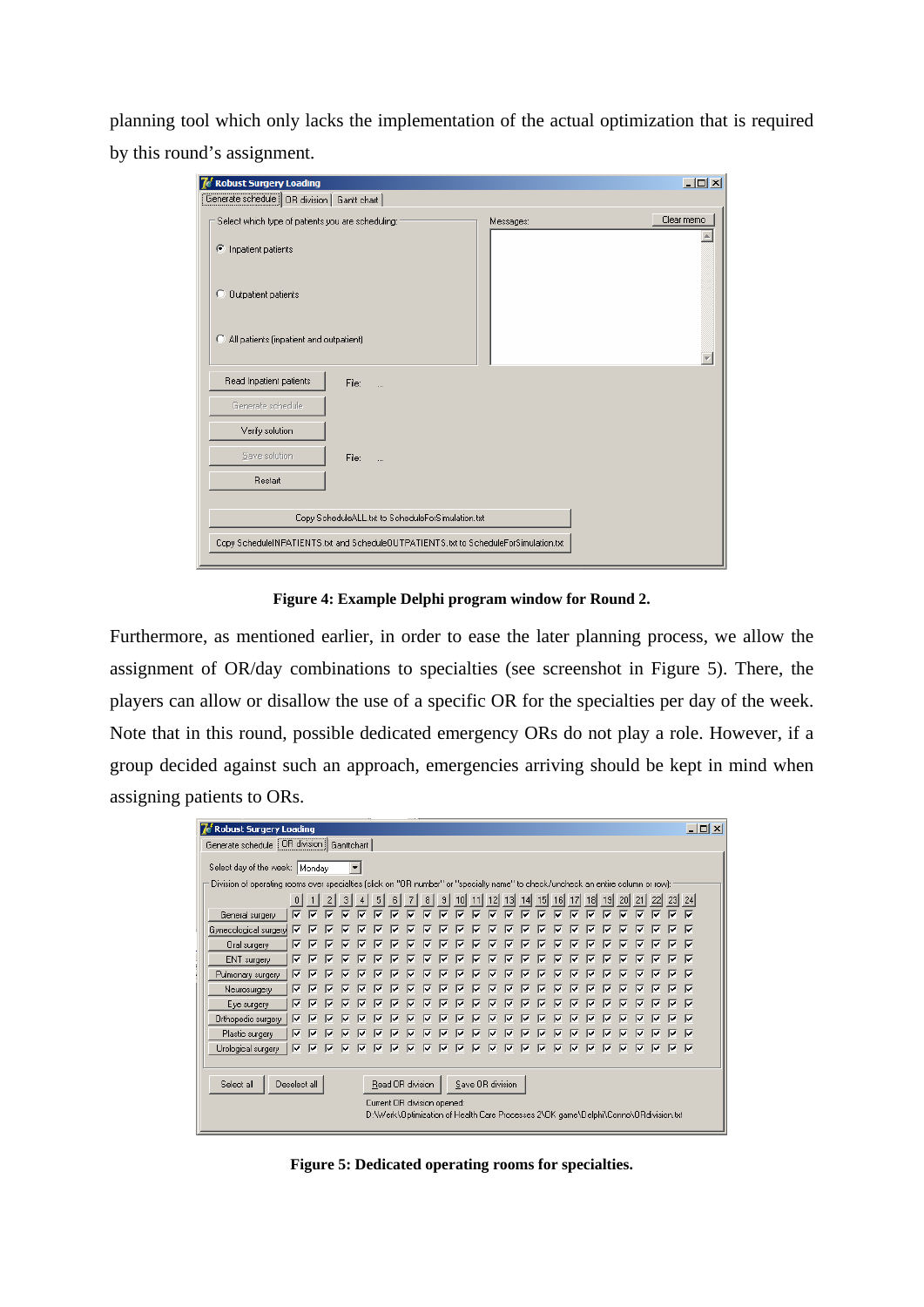The outcome of this round thus consists of a detailed schedule that gives each elective patient a day and an OR for surgery. Each player is also required to hand in a small report justifying the approaches taken for the planning algorithms.

#### *4.1.3 Round 3: Online operational control*

This round is about running the OR department on a daily basis. This is done with the help of a (provided) discrete event simulation model of the OR department designed in the previous rounds. Each day, the waiting rooms for the ORs are filled with the elective patients as decided in Round 2. Note that there might be cancellations, and an OR can thus be empty during the course of the day. In the simulation, an OR planner (an entity of the simulation model) takes care of the daily operations in each operating room. The players perform the task of an advisor. Basically, the players have to respond to two types of questions the OR planner poses during the course of each day: what to do with an empty OR and where to treat an arriving emergency patient (see [Figure 6](#page-12-0)). These questions are triggered by corresponding events in the simulation.



**Figure 6: Interaction between simulation (OR planner) and player (advisor).** 

<span id="page-12-0"></span>For the two questions asked by the simulation, the players have to correspond as follows.

• *Empty Operating Room* 

This question is posed after a surgery has finished, and no patients are waiting in the waiting room of the OR. The players can then decide whether to operate on another patient, or to leave the room empty. In case the next patient is to be helped, the name has to be given.

#### • *Arriving Emergency Patients*

This question is posed upon the arrival of an emergency patient. The players then have to give the operating room where the patient is to be treated. If that OR is empty, the patient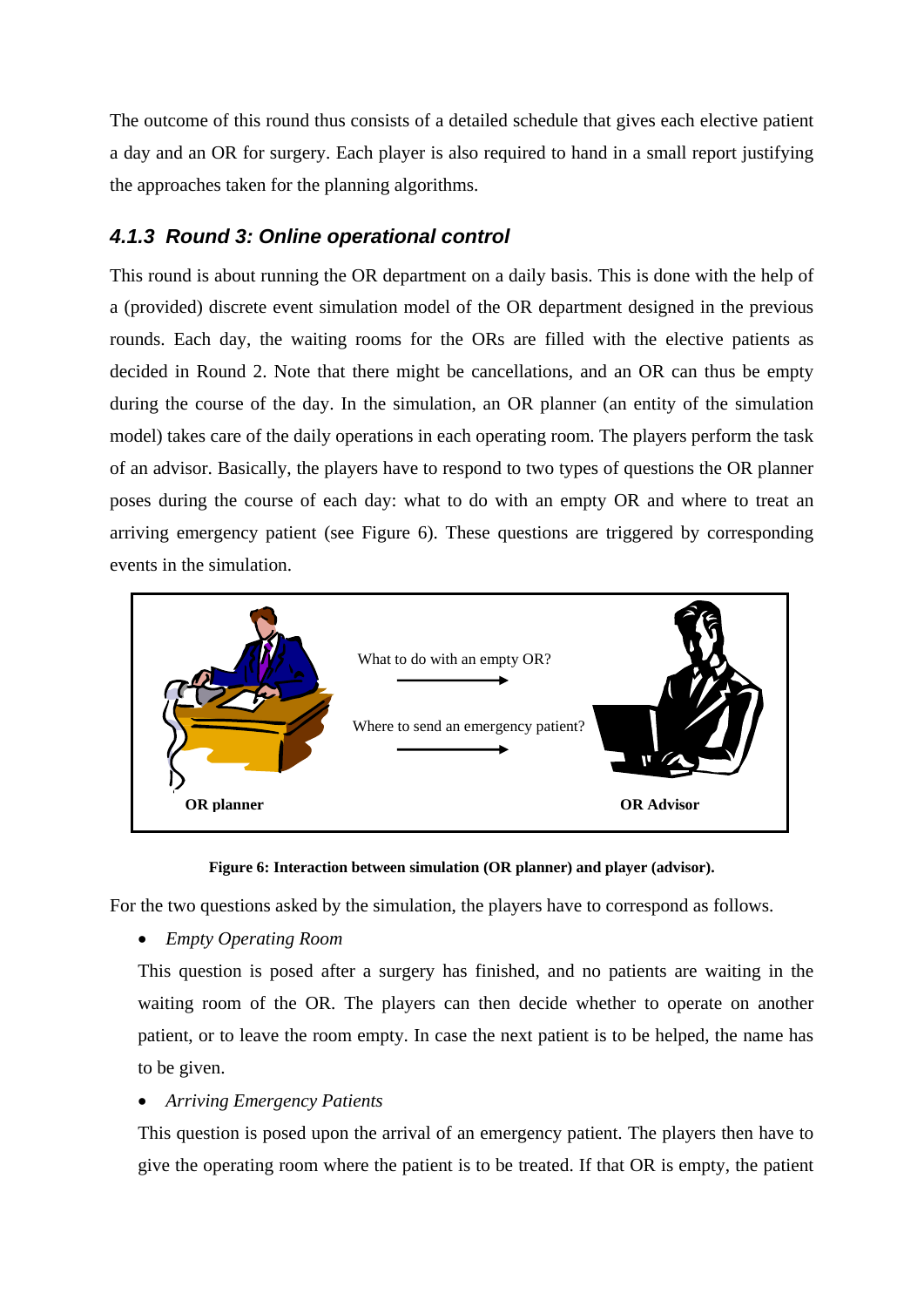is helped immediately. Otherwise, the patient is placed in the respective waiting room, at the front of the queue. An emergency patient may not be cancelled.

The answers to the above requests by the OR planner are given by implementing an online algorithm for the simulation environment.



**Figure 7: Simulation model for the OR department.** 

An overview of the simulation is presented in Figure 5. In addition to the questions from the OR planner, the players have access to information on the planned patients for each day. Since actual surgery times and emergency patients are not known in advance, there is also some limited information about the status of an ongoing operation in each OR, which helps the decisions to be taken ad hoc.

 There are several performance measures which are calculated and registered during the simulation, including OR utilization in regular time, unused regular OR time, overtime, the number of cancelled patients due to insufficient capacity, and the average waiting time for arriving emergency surgeries. These performance measures are written to a text file, which is used as a basis for Round 4, the benchmarking of all players' OR departments.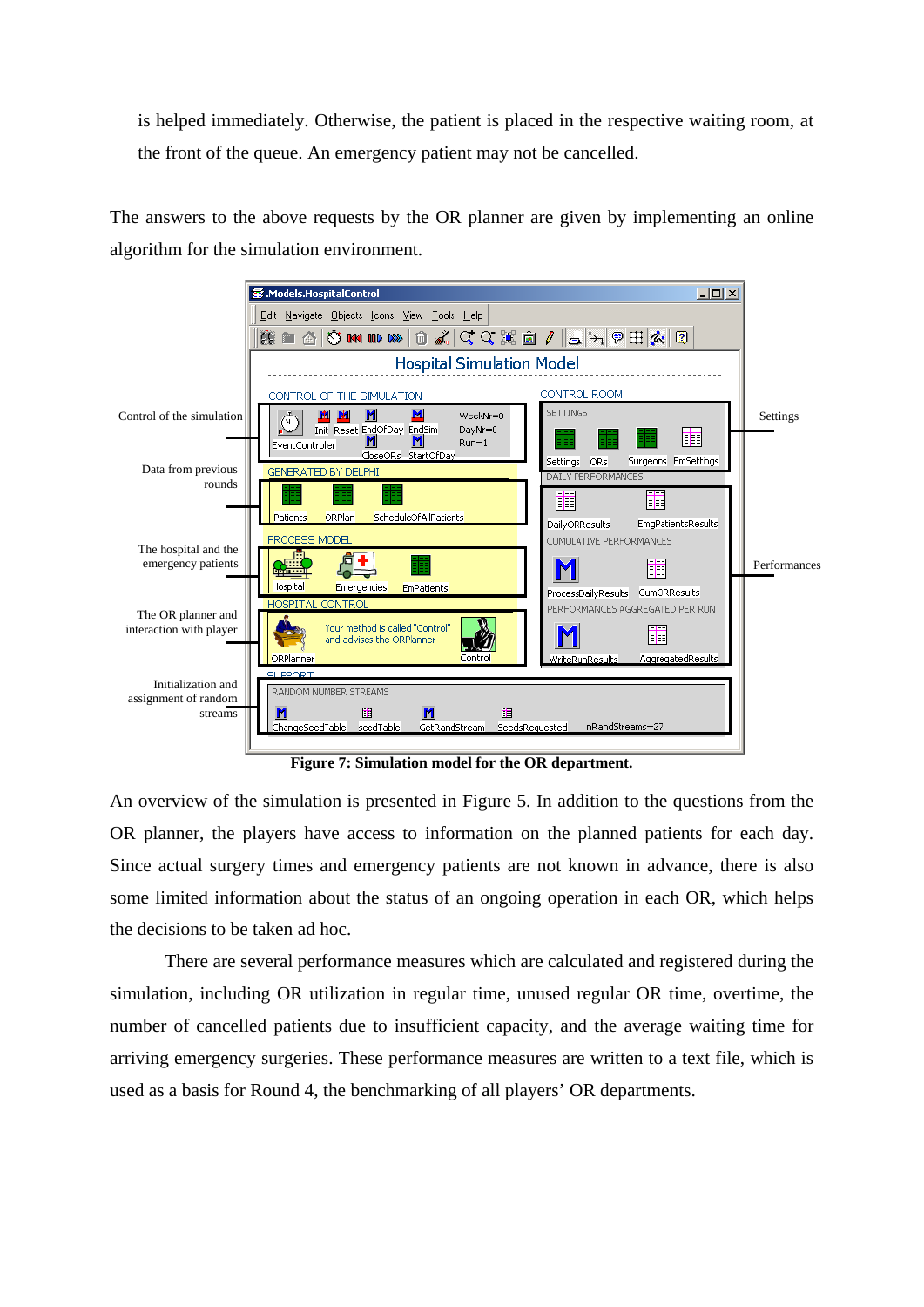#### **4.1.4** *Round 4: Evaluation and Benchmarking*

In the final round of the game, the players conduct a Data Envelopment Analysis [\(DEA\)](http://www.deazone.com/bibliography/index.htm) to benchmark the competing OR departments. Having different perspectives on how an OR department should be managed, the performance indicators ("input" for the DEA) and system characteristics ("output") vary over the groups. Nevertheless, each group must choose and motivate a set of weighing factors, and then evaluate all approaches accordingly.

 The overall analysis is based on the decisions taken in previous rounds, and not only on the results from the simulation in Round 3. In the end, each group determines a ranking. Additionally, the players are asked not only to reflect their own approach, but also to give advice to other groups in areas which they deem insufficiently organized. In a concluding session, the players have to present these results. Finally, the winner of the game is selected by voting.

#### *4.2 Useful resources*

In Round 1, the required calculations can be done with [Microsoft Excel.](http://en.wikipedia.org/wiki/Microsoft_Excel) Round 2 involves implementing an algorithm for assigning patients to ORs. For this purpose, any basic programming language suffices. We use [Borland Delphi,](http://en.wikipedia.org/wiki/Borland_Delphi) and provide a basic user interface and data structure, so that the players can focus on designing and implementing the algorithm, instead of designing a user interface. We also provide an OR schedule Gantt-chart component, which can be used to inspect solutions in the Delphi application. The tool also provides a procedure to export an OR schedule to a basic text file, which is used as input for the simulation model in Round 3. This round requires the use of a discrete event simulation tool. We use Tecnomatix eMPower, but there are alternatives such as: ProModel/MedModel, Simul8, Arena, Enterprise Dynamics. Finally, Round 4 is based on the use of an LP solver or a DEA tool. There are quite a few commercial and non-commercial DEA tools available, standalone, or as add-in for [Microsoft Excel](http://en.wikipedia.org/wiki/Microsoft_Excel) (see e.g. [Zhu, 2003](http://www.deafrontier.com/)).

#### *4.3 Game extensions and variations*

The Operating Room Manager Game was designed for a graduate course with a maximum workload of 160 hours, including the lectures. There are, however, quite a few possible extensions and variations of the game. Based on the experience we have with this game, we suggest these possible extensions/variations:

Simulate each week as a single round. In Round 2, the players have to assign patients to the OR for an entire year in advance. This planning horizon is quite unrealistic, but it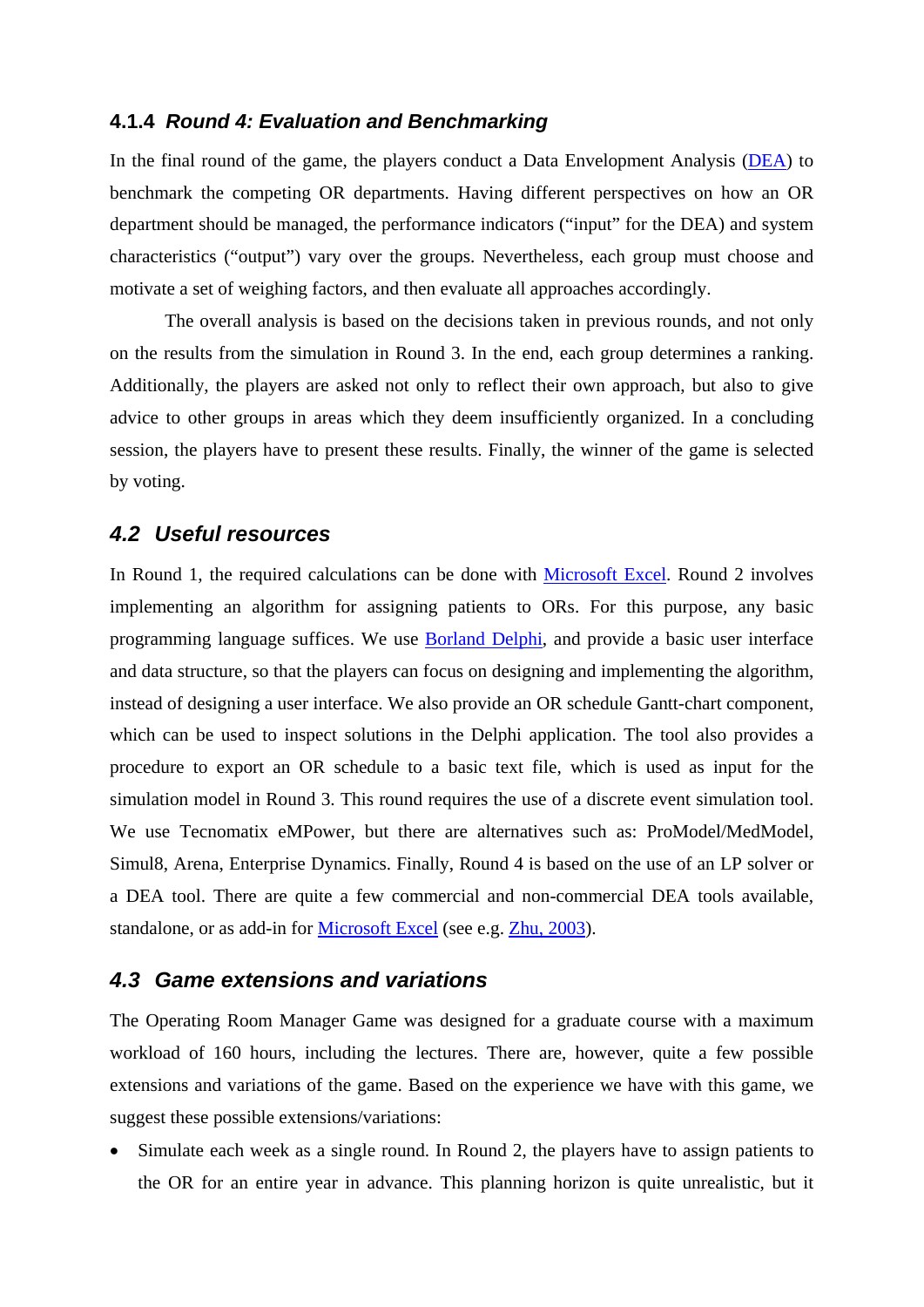yields an instance that is large enough for the following round. In practice, such a schedule is typically created about a week in advance, and only for a single week at a time. A possible extension would therefore be to divide the second round into smaller planning horizons, which are evaluated by simulation just like in Round 3, and then allow for adjustments in the planning of weeks that are still to come.

- To obtain a probability of 69% that elective surgeries complete within regular time, the players now have to plan 0.5 times the standard deviation of the total planned surgery duration slack time in each OR. This restriction could be omitted, such that the players can develop their own approach for dealing with variation. Comparing these approaches may give some interesting insights.
- Usually, each operating room uses specialized equipment, in this game we assume this equipment to be mobile, and thus available in all rooms. Introducing specialized equipment mainly has financial consequences, but may also limit the choices in OR scheduling. The choices in OR scheduling can be limited further by including nurse scheduling aspects.
- An additional round can be introduced, before the current Round 1, in which the players have to make agreements with health insurers about the case mix and number of patients they shall focus on. This would introduce an interesting dynamic to the game, as specialized, and different sized OR department may emerge, which will be benchmarked against each other.
- A common reason for surgery cancellations is the unavailability of an ICU bed. In many hospitals, the OR and ICU department are not planned integrally (van Oostrum et al., 2006). Moreover, specialties often do not coordinate amongst each other how many patients are expected to require an ICU bed. For every patient category, an additional property could be introduced, which indicates the probability that a patient requires an ICU bed after surgery, and e.g. the expected length-of-stay at the ICU. This is a step towards patient flow coordination / care pathway logistics. Consequently, the OR scheduling in Round 2 has to consider ICU capacity restrictions, and the simulation model in Round 3 should include the ICU department. Here, the ICU department also receives patients from other sources, such as the ER and wards.
- By fixing the scheduling algorithms in Round 2 or 3 to straightforward rules like best or first fit, the game can be shortened. By providing a list of standardized scheduling approaches, and online scheduling rules, the players can focus on capacity decisions and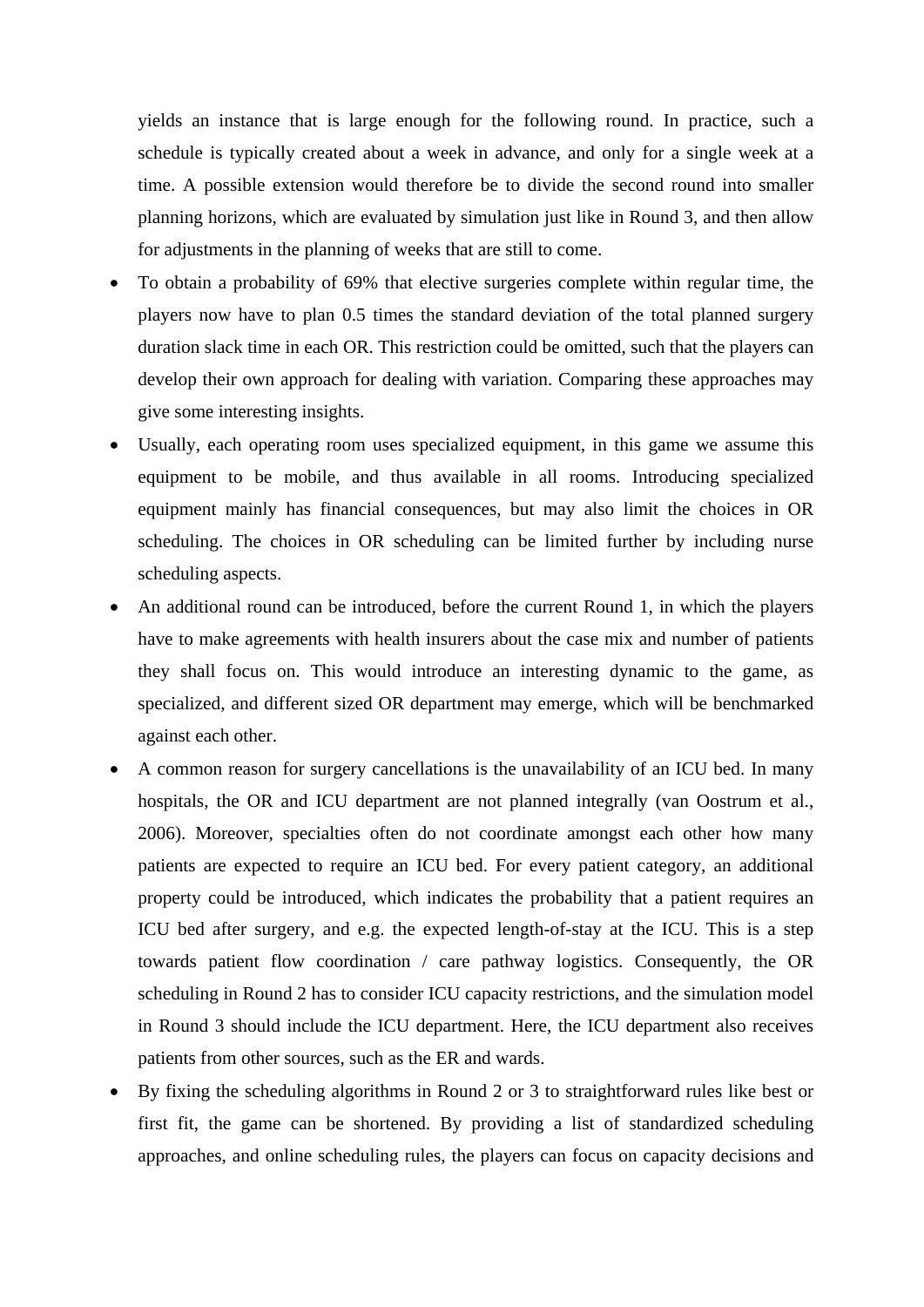<span id="page-16-0"></span>explore the operational effects of these. Similarly, the focus can be shifted towards scheduling approaches only, by fixing the capacity decisions. This will allow the game to be played for example as part of shorter classes or tutorials for practitioners.

Of course this list is incomplete; the authors welcome any ideas concerning extensions and variations of the game.

## <span id="page-16-1"></span>**5 Experiences with the game**

We play the game during a period of 8 weeks. In every week one or two (guest) lectures are planned, and one 2-hour exercise class, where support is given for the game. The players are formed by groups of two. The time given to the players for each assignment is as follows. Round 1: 1 week, Round 2: 2 weeks, Round 3: 3 weeks, Round 4: 2 weeks. A student's total workload for the game is estimated to be no more than 120 hours.

Thus far, we have played the game twice, in 2005 and 2006. In these two years, the game has become very popular: the number of students that have chosen this course has more than tripled. In the assessment of 2005, the game received a very high rating from the students. The players are very fanatic, as our reward for the winners is an excursion to a real operating room. Both years, the game has led to a wide variety of OR department configurations and planning ideas, of which a comparison is of interest even from a scientific point of view. Players for which the chosen OR configuration in Round 1 is (almost) the same, end up with very different results in Round 4, because of the many choices for tactical and (offline and online) operational planning. On request, lecturers can obtain example results of the game from this year.*[1](#page-16-2)*

### **6 Conclusions**

1

In a time where process optimization in healthcare becomes increasingly popular amongst operational researchers, the Operating Room Manager Game offers a powerful concept for acquainting students with the application of OR/MS techniques in healthcare. Through a series of rounds, the planning process of an OR department is followed. The game explicitly does not have a given goal for winning (e.g. most profit), but let's each group decide on their important measures at the beginning. This way, different strategies emerge that are

<span id="page-16-2"></span><sup>&</sup>lt;sup>1</sup> *Note: the game/benchmarking results of this year are available within a few weeks. If desired, these can be included in this paper.*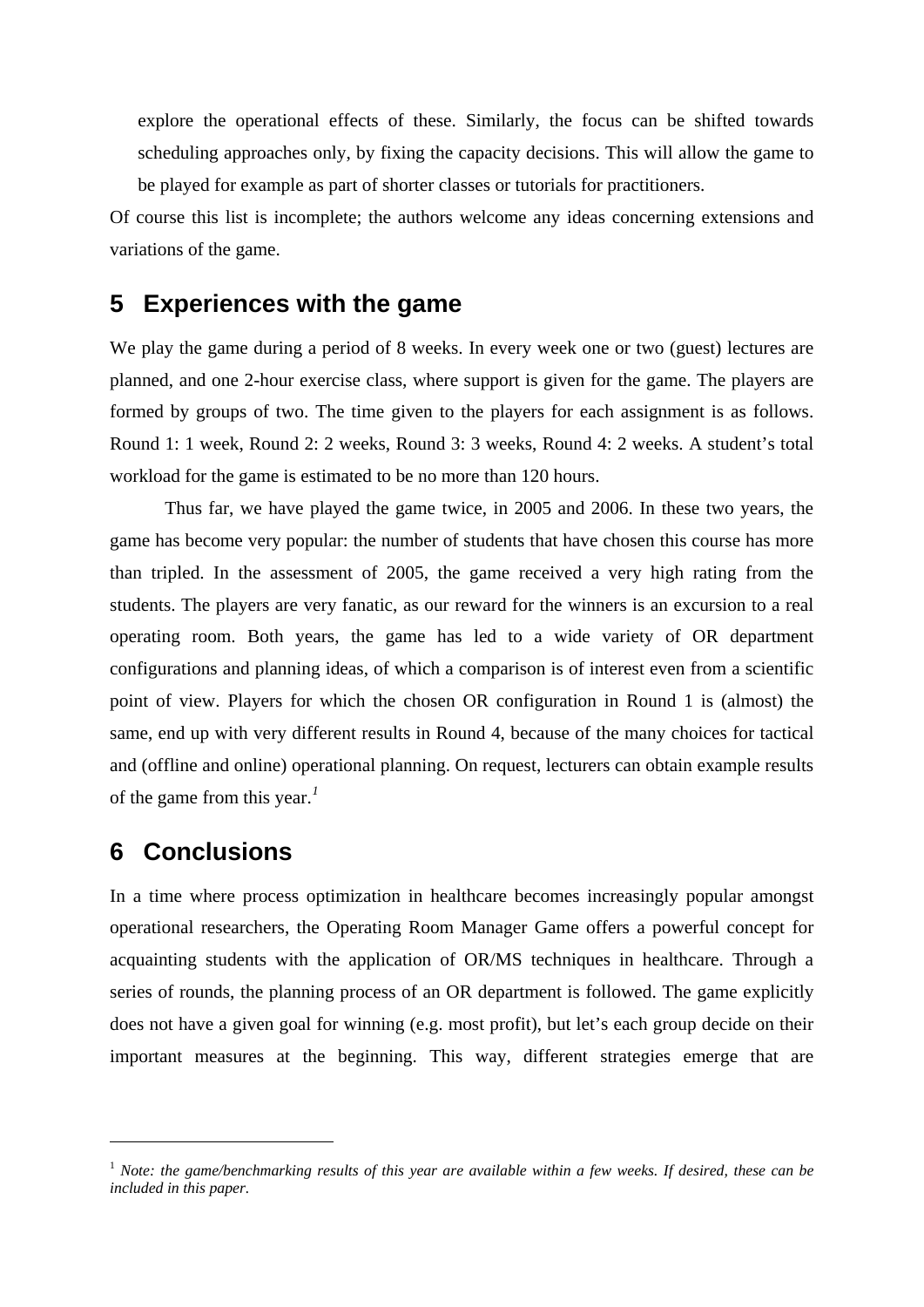benchmarked at the end to determine a winner. Also, there are many possibilities for variations and extensions.

## **References**

- ACHE code of ethics (2003), [http://www.ache.org/ABT\\_ACHE/code.cfm,](http://www.ache.org/ABT_ACHE/code.cfm) American College of Healthcare Executives.
- Better Faster Program (2003), [http://www.snellerbeter.nl/english/,](http://www.snellerbeter.nl/english/) website of the hospital performance improvement program, started by the Netherlands Ministry of Health, Welfare and Sport and the Dutch Hospital Association in November 2003.
- Carter, M.W. (2002), ["Diagnosis: Mismanagement of Resources,](http://www.lionhrtpub.com/orms/orms-4-02/frmismanagement.html)" *OR/MS Today*, Vol. 29, No. 2, pp. 26-32.
- Cromwell, D.A., Priddis, D. and Hindle, D. (1998), "Using simulation to educate hospital staff about casemix", *Health Care Management Science*, Vol. 1, No. 2, pp. 87-93.
- Glouberman, S. and H. Mintzberg (2001), "Managing the care of health and the cure of disease: Part I: Differentiation, Part II: Integration," *Health Care Management Review*, Vol. 26, No. 1, pp. 56-84.
- Kraus, M., Gesselbauer, J., Rauner, M. and S. Schwarz (2006), "The COREmain hospital game: implications for teaching, research, and policy making", presentation at the *INFORMS* international meeting, Hong Kong, June 25-28.
- Lane, J.L., Slavin, S. and A. Ziv (2001), "Simulation in Medical Education: A Review," *Simulation & Gaming*, Vol. 32, No. 3, pp. 297-314.
- Van Oostrum, J.M., Van Houdenhoven, M., Hurink, J.L., Hans, E.W., Wullink, G., and G. Kazemier (2006), "A master surgical scheduling approach for cyclic scheduling in operating room departments", to appear in OR Spectrum.
- Pink, G.H., Knotts, U.A., Parrish, L.G. and C.A. Shields (1991), "The Canadian Hospital Executive Simulation System (CHESS)," *Healthcare Management Forum 1991 Spring*, Vol. 4, No. 1, pp. 16-23.
- Rauner, M.S., Kraus, M. and S. Schwarz (2006), "Competition under Different Reimbursement Systems: The Concept of an Internet-Based Hospital Management Game," to appear in *European Journal of Operational Research*.
- Schwandt, S. (1998), "Entwicklung eines Planspiels zum Klinikmanagement mit Fallpauschalen-orientierter Finanzierung: KLIMA FORTE (in German)," Ph.D. Thesis, University of Erlangen-Nuremberg, Germany.
- Schwarz, S. (1992), "ASTERIKS a Management Game for Hospitals," *Journal of Social Health Systems*, Vol. 3, No. 3, pp. 5-14.
- Zhu, J. (2003), *Quantitative Models for Performance Evaluation and Benchmarking: DEA with Spreadsheets and DEA Excel Solver*, Springer / Kluwer Academic Publishers, Boston.

## **Acknowledgements**

The authors acknowledge *Mark van Houdenhoven* and *Gerhard Wullink* of the operating room department of ErasmusMC, Rotterdam, for kindly providing data and valuable ideas for the Operating Room Manager Game; and *[Renata Kopach](https://engineering.purdue.edu/IE/AboutUs/Students/Renata)* of Purdue University for kindly reviewing the game and providing valuable ideas.